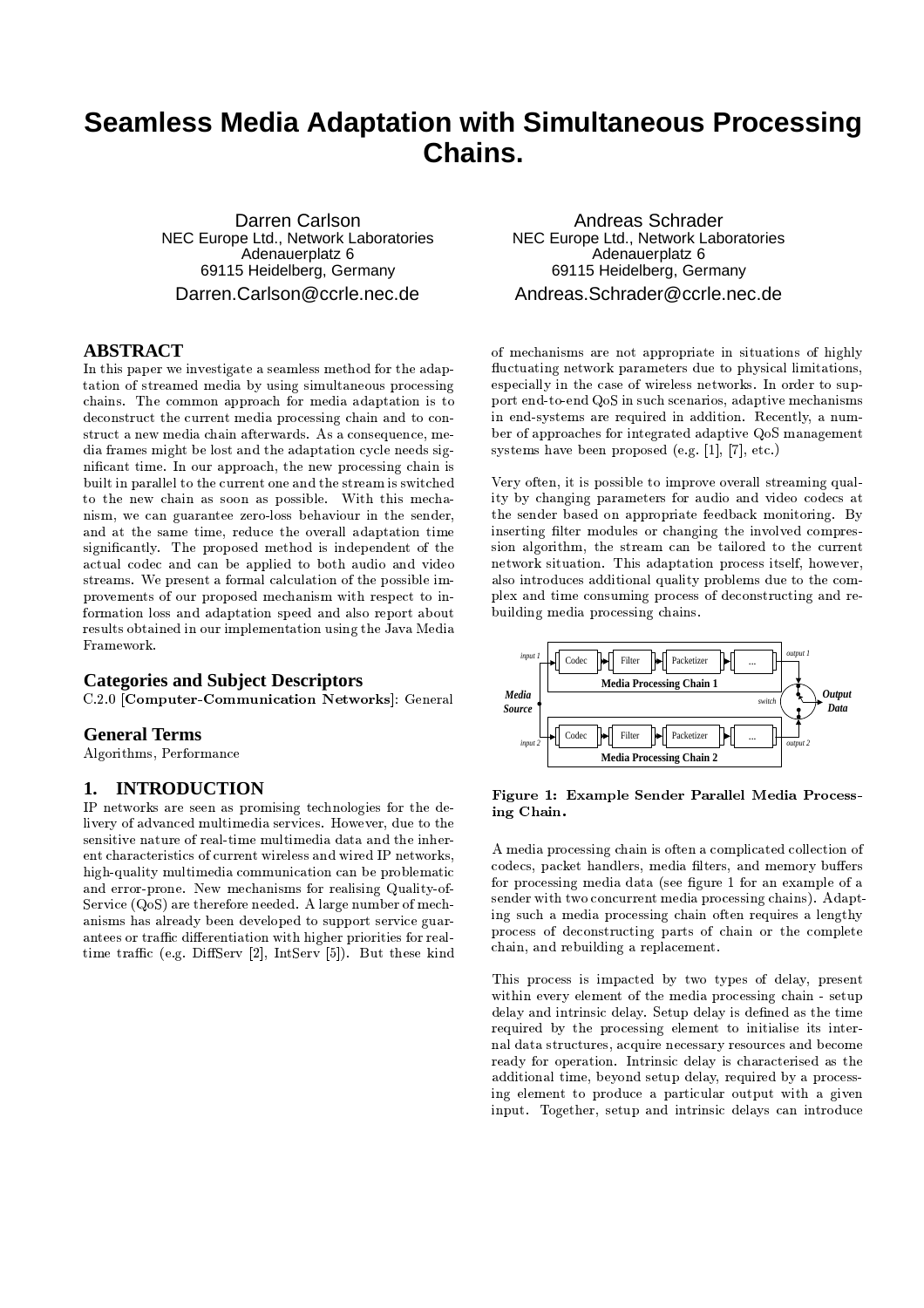

Figure 2: Conventional Media Chain Adaptation through sequential chain building.

additional levels of data loss and extended delays that can degrade quality.

Conventional adaptation mechanisms utilize a simplified method of deconstructing and reconstructing media processing chains without regard for either setup or intrinsic delays. Since these delays can be significant and cause data loss, we propose a new seamless method that avoids these effects.

The remainder of this paper is organized as follows. In section 2, an analytical model for the conventional approach is given as a reference to allow for verifying formally the improvements gained with our proposed seamless method in section 3. In section 4 we demonstrate the improvements for some examples and report from our prototype implementation using the Java Media Framework (JMF, [6]) of Sun Inc. Finally we conclude our paper and present an outlook to future work.

#### **CONVENTIONAL APPROACH**  $\overline{2}$ .

In the conventional approach, the current media chain will be deconstructed before the new media processing chain is constructed. During this time, some data will be lost and there will be also a gap in the output stream.

Fig. 2 demonstrates the common mechanism to realize media adaptation. A media source (e.g. camera) is producing raw video frames with framerate  $f\left[\frac{1}{s}\right]$ . The raw data is used as input I in the processing chain  $C_1$ . We can consider this input as synchronized data frames of length  $\Delta_t = \frac{1}{f}$ , which will be available at the processing chain at synchronous times  $\{t_0, t_0 + \Delta_t, t_0 + 2 \cdot \Delta_t, \ldots\}.$ 

The time needed to setup a complete media chain  $C_i$  including codecs, filters, buffers, (de-)packetizers and all involved resources is denoted as  $\sigma_i$ . We assume, that the media chain  $C_1$  is already setup at  $t_0$  and frame 1 is the first frame to be processed. The intrinsic delay of the media chain  $C_i$  is denoted as  $\delta_i$ . This is the time needed internally to process the input and create output. The output of the media chain can therefore be generated at the times  $\{t_0 + \delta_1, t_0 + \delta_1 + \Delta_t, t_0 + \delta_1 + 2 \cdot \Delta_t, \ldots\}.$ 

Without loss of generality we assume, that there is a media management system involved (e.g. the MASA QoS Framework [3]), which issues an adaptation request at time  $t_r$ . We also assume, that this request is issued during the playout of data packets for frame number  $i$ . The playout of all packets of that frame is continued. Afterwards the complete media processing chain is closed. Depending on the involved codecs and packetizers as well as on the media parameters (e.g. video frame rate) the playout process of the last frame will be finished latest at time  $t_0 + \delta_1 + i \Delta_t$ . The time necessary to release all the resources of chain  $C_i$  is denoted as  $\phi_i$ . This process is finished at time  $t_0 + \delta_1 + i \Delta_t + \phi_1$ . Now, the new media processing chain  $C_2$  is constructed, which needs  $\sigma_2$  seconds to finish. To avoid large buffers and delays, we assume, that the processing of the frames inside the chain cannot be performed faster than realtime, which means that the processing of input media can only be started with the arrival of a complete new input frame and that the next available input frame for the new chain after finishing the setup phase is frame number  $j$ . This could lead to a small period of time which is needed to wait for frame number  $j$ (indicated as the resync phase in fig. 2).

The new chain starts to consume raw data at time  $t'_0$  and due to the internal delay  $\delta_2$ , the first output is available at  $t'_0 + \delta_2$ . During the interval  $[t_0 + \delta_1 + i \Delta_t, t'_0 + \delta_2]$  no output is produced. We denote this time period the gap time  $t_{\gamma}$ .

The start time of chain  $C_2$  can be calculated as

$$
t'_{0} = t_{0} + \lceil \frac{\delta_{1} + i \cdot \Delta_{t} + \phi_{1} + \sigma_{2}}{\Delta_{t}} \rceil \cdot \Delta_{t}
$$
  
=  $t_{0} + \lceil i + \frac{\delta_{1} + \phi_{1} + \sigma_{2}}{\Delta_{t}} \rceil \cdot \Delta_{t}$  (1)

With  $t'_0 = t_0 + (j - 1) \cdot \Delta_t$  we can determine the first frame to be played out by the new chain:

$$
j = i + \lceil \frac{\delta_1 + \phi_1 + \sigma_2}{\Delta_t} \rceil + 1 \tag{2}
$$

With  $t_{\lambda} = (i-1) \cdot \Delta_t - i \cdot \Delta_t$  we get the loss time  $t_{\lambda}$ :

$$
t_{\lambda} = \lceil \frac{\delta_1 + \phi_1 + \sigma_2}{\Delta_t} \rceil \cdot \Delta_t \tag{3}
$$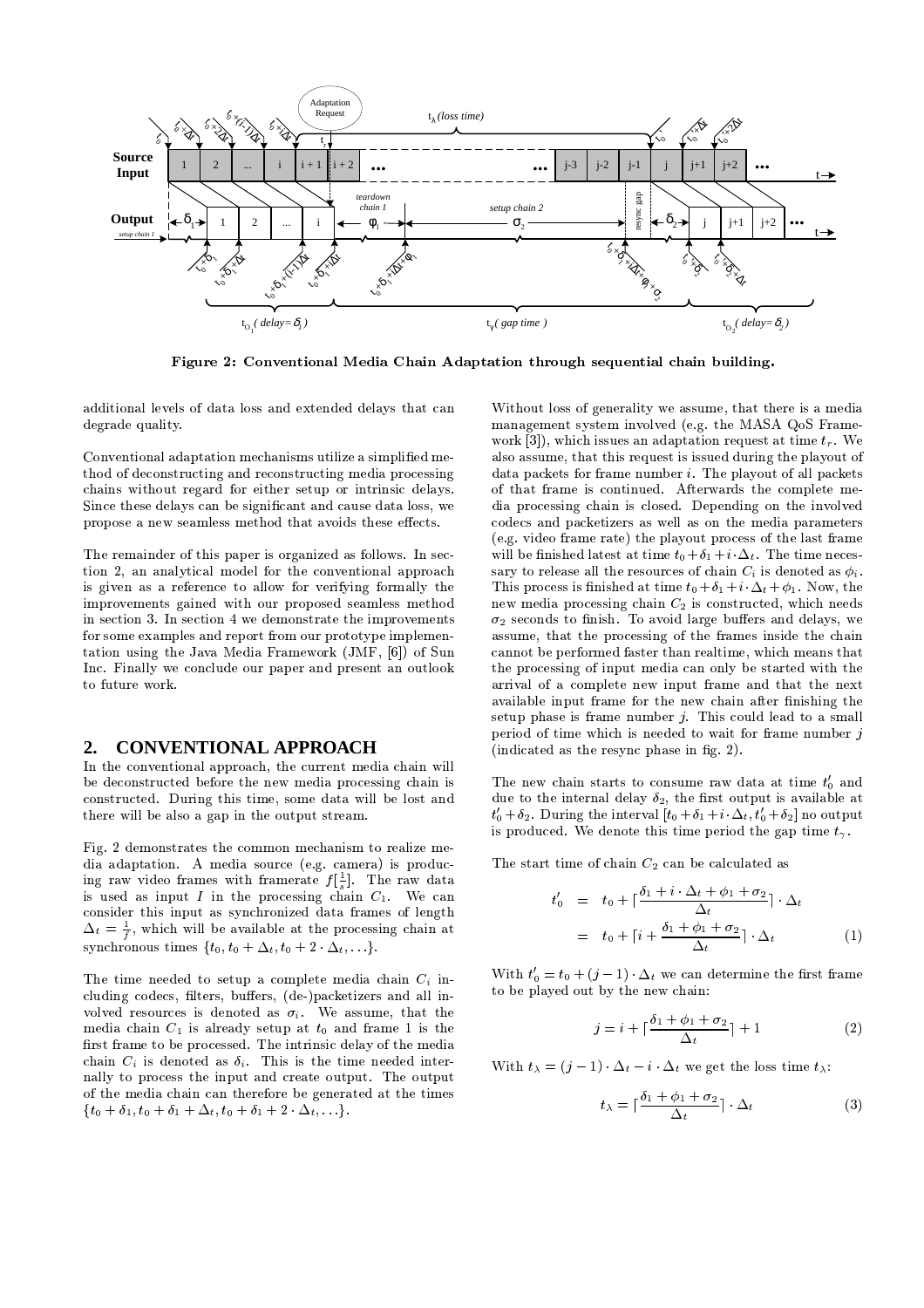

Figure 3: Seamless Media Chain Adaptation through parallel chain building.

We can also determine the number of unprocessed packets during that time period by

$$
\lambda = j - 1 - i = \lceil \frac{\delta_1 + \phi_1 + \sigma_2}{\Delta_t} \rceil \tag{4}
$$

The gap time is the period, where no output is produced during the adaptation phase:

$$
t_{\gamma} = t'_{0} + \delta_{2} - (t_{0} + \delta_{1} + i \cdot \Delta_{t})
$$
  
= 
$$
\lceil \frac{\delta_{1} + \phi_{1} + \sigma_{2}}{\Delta_{t}} \rceil \cdot \Delta_{t} + (\delta_{2} - \delta_{1})
$$
(5)

In the conventional case, the time  $t_{\alpha}$  needed to fulfil the adaptation request (which is the time between the request and the playout of the first frame from chain  $C_2$ ) is exactly the gap time:  $t_{\alpha} = t_{\gamma}$ . Depending on the setup time of chain  $C_2$ , the adaptation will not only be slow, but will also produce some lost frames during the adaptation.

#### **3. SEAMLESS APPROACH**

Our new seamless approach improves the situation significantly be shifting processing tasks in order to minimize loss and delay of adaptive playout.

Fig. 3 demonstrates the new approach. For the input data, the same argumentation as in the previous subsection applies.

Again, at  $t_r$  an adaptation request is issued by the media management system during the playout of data packets for frame number  $i$ . But in our seamless approach, the current active chain is not closed immediately and the processing and playout of data frames continues. Instead, the setup of the new media chain  $C_2$  is performed in parallel. The setup phase needs  $\sigma_2$  seconds. We again denote the first subsequent input frame available after setup as frame  $j$ . We also again denote this time event  $t'_0$ . The chain now starts to consume raw data and due to the internal delay  $\delta_2$ , the first output is available at  $t'_0 + \delta_2$ .

Since the setup of chain  $C_2$  is performed in parallel, chain  $C_1$ produced compressed data for transmission including frame number  $j-1$ . Since chain  $C_2$  starts with frame number j. actually none of the frames will be lost.

Since  $\phi_1 = 0$  the start time of chain  $C_2$  can be calculated as

$$
t'_{0} = t_{0} + \lceil \frac{\delta_{1} + i \cdot \Delta_{t} + \sigma_{2}}{\Delta_{t}} \rceil \cdot \Delta_{t}
$$

$$
= t_{0} + \lceil i + \frac{\delta_{1} + \sigma_{2}}{\Delta_{t}} \rceil \cdot \Delta_{t}
$$
(6)

With  $t'_0 = t_0 + (j - 1) \cdot \Delta_t$  we can determine the first frame to be played out by the new chain as:

$$
j = i + \lceil \frac{\delta_1 + \sigma_2}{\Delta_t} \rceil + 1 \tag{7}
$$

The gap time can be determined as follows:

$$
t_{\gamma} = t'_{0} + \delta_{2} - (t_{0} + \delta_{1} + (j - 1) \cdot \Delta_{t})
$$
  
=  $\delta_{2} - \delta_{1}$  (8)

In the case of  $\delta_2 > \delta_1$ , a small gap will occur during playout which can be compensated by buffers. These buffers will be used anyhow to compensate jitter. The gap is based on the delay difference between the codecs and is independent from our mechanism. If the intrinsic delay values are equal, the stream can be continually played out. If  $\delta_2 < \delta_1$ , the playout of the new media chain is available even before the playout of the current media chain. Therefore, it is up to the algorithm to decide, at which frame the new chain will be used. This decision could be based on the actual datarate produced for the certain frame by both chains. One solution could be to switch to the new chain in the moment, the output of  $C_2$ creates a smaller datarate. In both cases, no frames are lost and therefore

$$
t_{\lambda} = 0, \lambda = 0 \tag{9}
$$

With the seamless approach, the adaptation time  $t_{\alpha}$  is also shorter, since the new chain is able to playout frames earlier:

 $\mathbf{r}$ 

$$
t_{\alpha} = t'_{0} + \delta_{2} - (t_{0} + \delta_{1} + i \cdot \Delta_{t})
$$
  
\n
$$
= t_{0} + \lceil i + \frac{\delta_{1} + \sigma_{2}}{\Delta_{t}} \rceil \cdot \Delta_{t} + \delta_{2} - t_{0} - \delta_{1} - i \cdot \Delta_{t}
$$
  
\n
$$
= \lceil \frac{\delta_{1} + \sigma_{2}}{\Delta_{t}} \rceil \cdot \Delta_{t} + (\delta_{2} - \delta_{1}) \tag{10}
$$